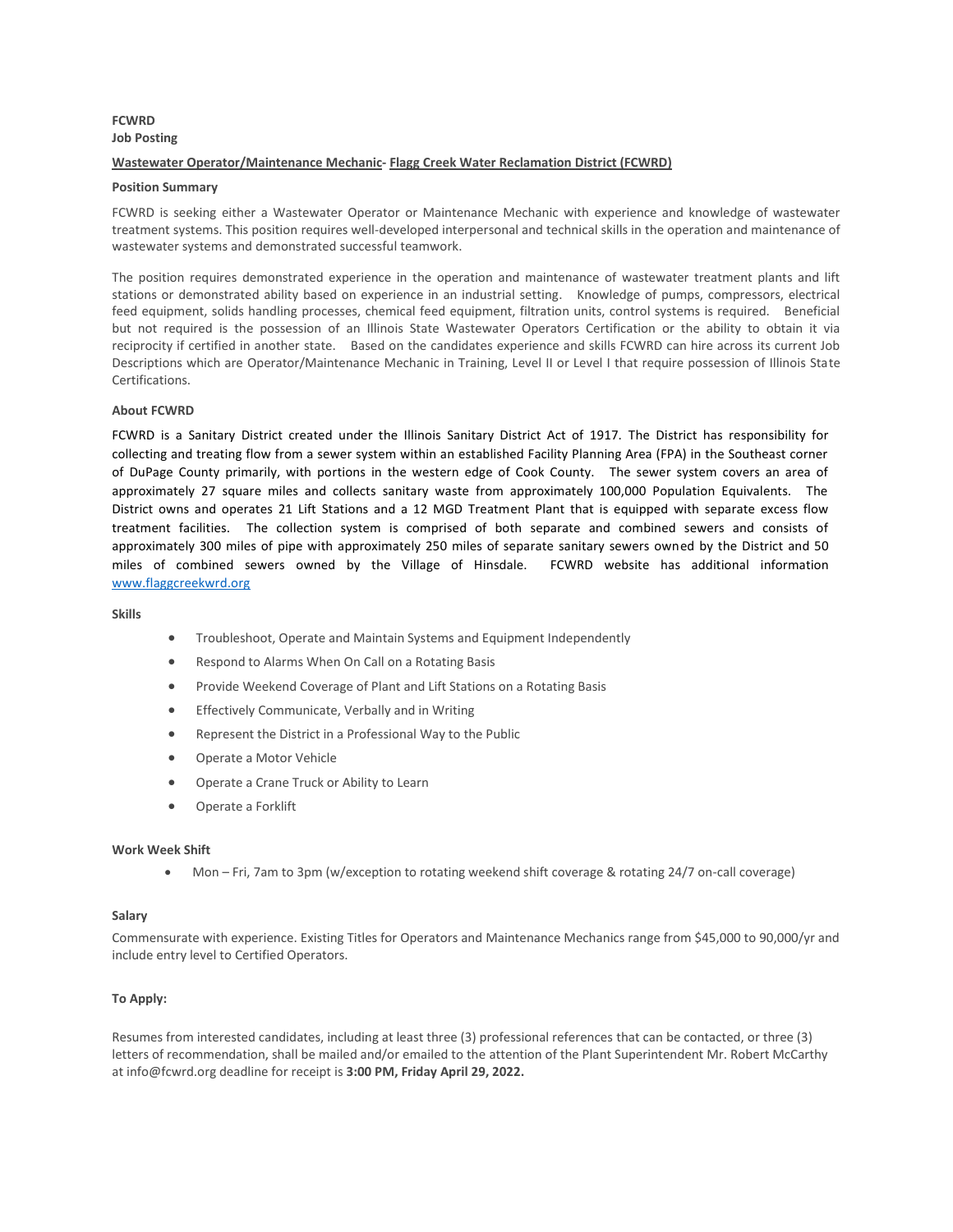# **FLAGG CREEK WATER RECLAMATION DISTRICT**

# **Job Description**

# **Operator / Maintenance Mechanic**

# **GENERAL SUMMARY**

Repairs, services, troubleshoots, and performs preventive and corrective maintenance of equipment and machinery in the wastewater treatment plant, pumping stations and related facilities. Reports directly to the Maintenance Supervisor.

# **ESSENTIAL DUTIES AND RESPONSIBILITIES**

*The following duties and responsibilities are typical for this job. Incumbents may not perform and have all of the listed duties and/or may be required to perform or have additional or different duties from those set forth below to address business needs and changing business practices.*

- 1) Complete and log written and or electronic daily work sheets and service sheets; review equipment service logs for previous comments or repairs on equipment; complete work orders for malfunctions identified during routine maintenance inspections; maintain all records.
- 2) Create parts list to perform maintenance and repairs as necessary.
- 3) Respond to a variety of wastewater emergencies on an assigned standby shift.
- 4) Perform work on process equipment in the plant, including pumps, motors, gear boxes, gear reducers, air and gas compressors, blowers, centrifuges, bar screens, augers, hydraulic systems, and conveyor belts.
- 5) Perform complex preventive mechanical maintenance on process equipment in the plant by inspecting and cleaning equipment, including but not limited to replacing oil, adjusting and/or replacing belts, gear boxes, pistons, rollers, filters, valves, gaskets and other related parts.
- 6) Perform complex corrective mechanical maintenance on process equipment in the plant by troubleshooting cause of malfunction using visual inspection and precision measuring and testing instruments and replacing or repairing broken parts such as gauges, gaskets, plugs, coils, wires, bearings, drive lines, valves, pistons, rings, crankshafts and pumps.
- 7) Rebuild equipment by disassembling, cleaning, and repairing mechanical malfunctions; reassemble, install and test equipment to ensure that it is in proper working condition.
- 8) Initiate and complete documentation for confined space entry procedures.
- 9) Read schematic drawings to determine location and layout of equipment; isolate and tag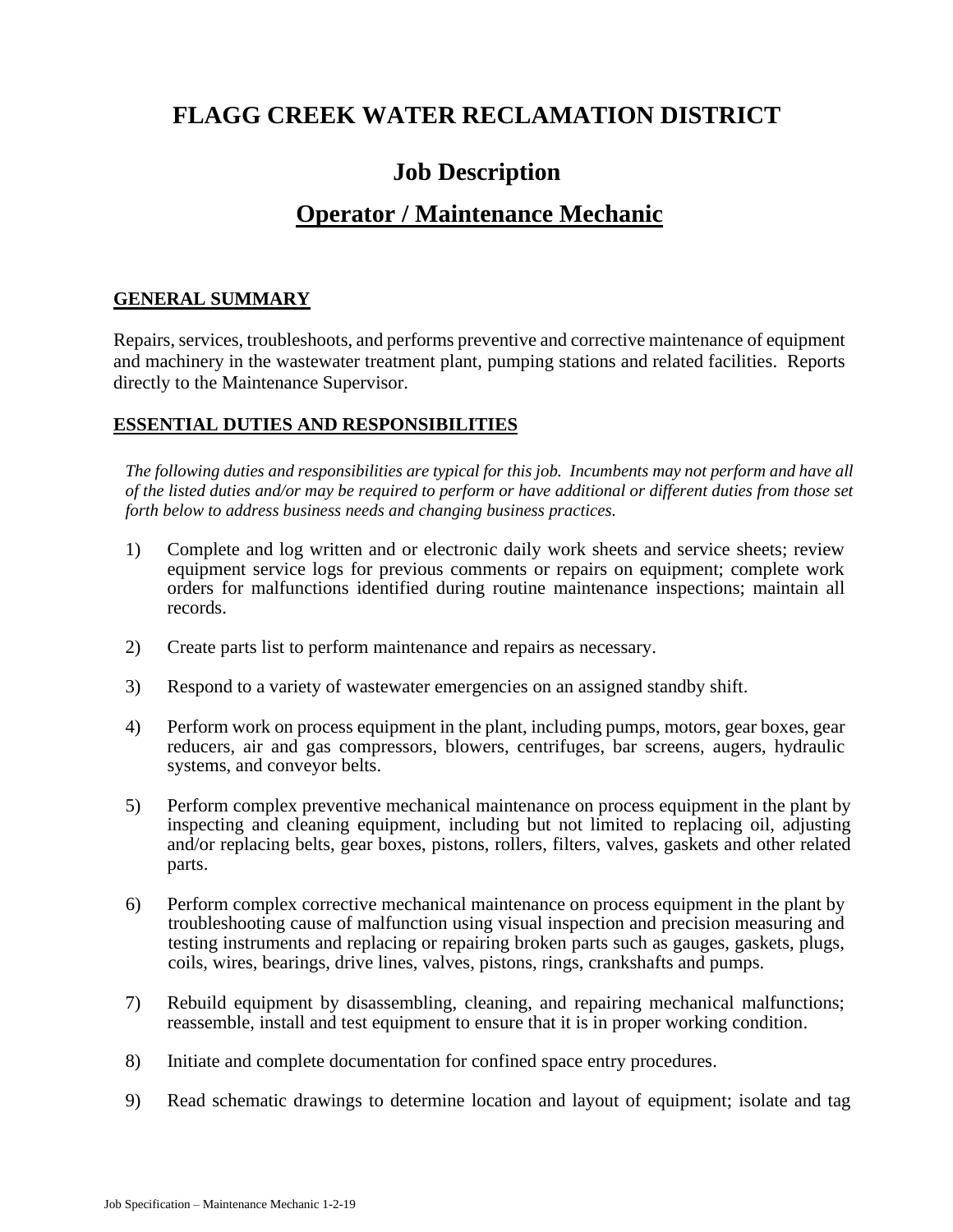equipment to be worked on before performing mechanical maintenance.

# **KNOWLEDGE, SKILLS AND ABILITIES REQUIRED**

### **Knowledge of:**

- 1) Wastewater treatment operations and the operation, maintenance and repair of wastewater collection, treatment, and disposal facilities and equipment.
- 2) Safe and effective use and operation of hand tools, mechanical equipment, power tools, and light to heavy equipment, including "Hot Work".
- 3) Interpersonal skills and abilities to communicate effectively both orally and in writing with co-workers, contractors and outside agencies, including under difficult circumstances.

### **Ability to:**

- 4) Maintain accurate logs, reports, and basic written records of work performed.
- 5) Perform troubleshooting, repair, maintenance, and servicing tasks on equipment and machinery.
- 6) Comprehend and follow verbal and written instructions.

### **EDUCATION, EXPERIENCE, LICENSES AND CERTIFICATIONS**

- 1) Possession or ability to obtain within one year of appointment, an Operator in Training-Basic Level Certificate of Competency from the Illinois E.P.A. Progress to an Operator in Training-Intermediate Level Certificate of Competency from Illinois E.P.A. which can be obtained within three years of the date of employment, followed by an Operator in Training-Advanced Level Certificate of Competency from Illinois E.P.A. which can be obtained within four years of the date of employment.
- 2) Minimum State of Illinois Driver's License. Preferred State of Illinois Class B Commercial Drivers License.
- 3) High school diploma or equivalent.
- 4) Minimum of three years' experience working in a trade or as a mechanic